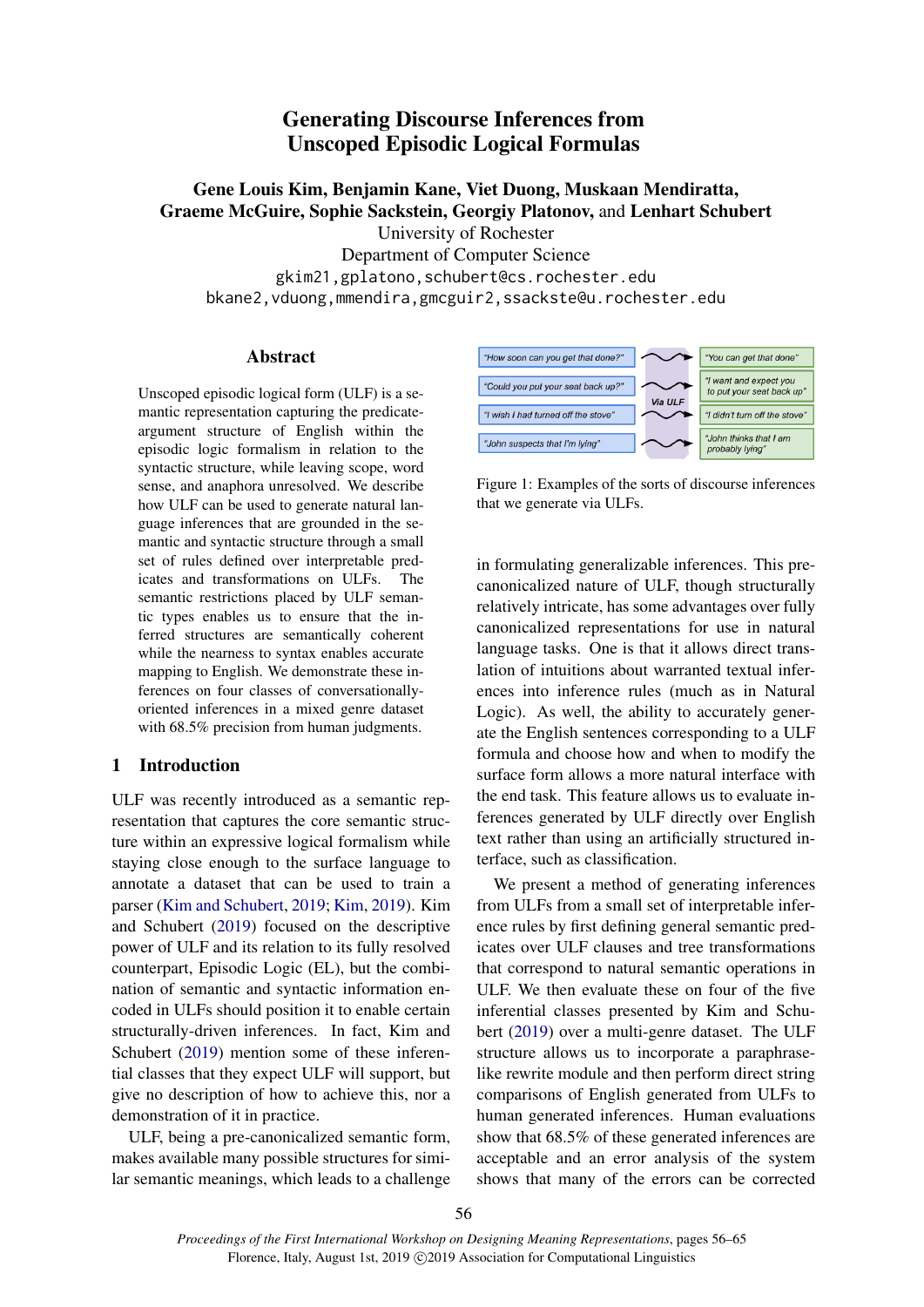with some refinement to the inference rules and the ULF-to-English generation system.

### 2 Unscoped Episodic Logical Form

ULF is an underspecified variant of EL which captures the predicate-argument structure within the EL type-system while leaving operator scope, anaphora, and word sense unresolved [\(Kim and](#page-8-0) [Schubert,](#page-8-0) [2019\)](#page-8-0). All atoms in ULF, with the exception of certain logical functions, syntactic macros, and names are marked with an atomic type, which are written with suffixed tags: .v, .n, .a, .p, .pro, .d, etc. echoing the part-of-speech, such as verb, noun, adjective, preposition, pronoun, determiner, etc., respectively. Some of them contain further specifications as relevant to their entailments, e.g., .adv-e for locative or temporal adverbs (implying properties of events). These correspond to particular possible semantic denotations. For example, .pro is always an *entity*, .p is always a *binary predicate*, and .v is an *nary predicate*, where *n* can vary. ULF (and EL) uses type-shifting operators to retain type coherence while staying faithful to the semantic types. This is demonstrated in the following example.

### <span id="page-1-0"></span>(1) *Would you take Tom to Boston with you?*

(((pres would.aux-s) you.pro (take.v |Tom| (to.p-arg |Boston|) (adv-a (with.p you.pro)))) ?)

The type shifting operator adv-a is necessary in (adv-a (with.p you.pro)) since this prepositional phrase is acting as a *predicate modifier* in [\(1\),](#page-1-0) rather than as a predicate (e.g. *"My daughter is with you"*). Constituents in ULF are combined according to their bracketing and semantic types as ULF does not restrict operator ordering in most constructions.

In order to maintain word order and simplify the explicitly modeled structure, ULF includes syntactic *macros* and *relaxations*. ULF *macros* are marked explicitly and reorganize their arguments in a regular manner. For example, sub is a macro for moving topicalized constituents to their semantic positions—see the ULF in Figure [4](#page-5-0) for an example. ULF *relaxations* are parts of ULFs that are not required to follow the strict operatoroperand syntax because their exact position can be deduced otherwise. The subject-auxiliary inversion in [\(1\)](#page-1-0) is an example of this.

#### 2.1 Expected Inferences from ULF

Here we briefly describe the classes of inferences that Kim and Schubert [\(2019\)](#page-8-0) propose could be generated with ULF.  $<sup>1</sup>$  $<sup>1</sup>$  $<sup>1</sup>$ </sup>

*Inferences based on clause-taking verbs* – For example, *"She managed to quit smoking"* entails that *"She quit smoking"* and *"John suspects that I am lying"* entails *"John believes that I am probably lying"*. Stratos et al. [\(2011\)](#page-8-2) have demonstrated such inferences using fully resolved EL formulas.

*Inferences based on counterfactuals* – For example, *"I wish I hadn't forgotten to turn off the stove"* implicates that *the speaker had forgotten to turn off the stove*.

*Inferences from questions* – For example, *"How soon can you get that done?"* enables the inference that the addressee is able to get that done (in the foreseeable future), and that the questioner wants to know the expected time of completion, and expects that the addressee probably knows the answer, and will supply it.

*Inferences from requests* – For example, *"Could you put your seat back up a little?"* implies that the speaker wants the addressee to put their seat back up, and expects he or she will do so.

*NLog (Natural Logic) inferences based on generalizations and specializations* – For example, *"Every dog in the park chased after the squirrel"*, together with the knowledge that Spot was a dog at the park and that a squirrel is an animal entails that *Spot chased after an animal*.

A common feature among all of these inferences is that they are highly dependent on a combination of the predicate-argument and syntactic structures. Also, these are inferences that come naturally and spontaneously to speakers during conversation and are important for generating natural dialogues by setting up the appropriate conversational context.

<span id="page-1-1"></span><sup>&</sup>lt;sup>1</sup>As ULFs do not resolve operator scope, anaphora, and word sense ambiguity, inferences generated with ULFs will retain these ambiguities. Therefore, the use of these inferences will either need to tolerate such ambiguities, or resolve them in a later step. Later resolution requires keeping track of context of formulas from which conclusions are drawn. For example, say we conclude from *"We know he lied"* that *"He lied"*. Resolving the referent of *"He"* requires the context of the original sentence, which likely disambiguates the person.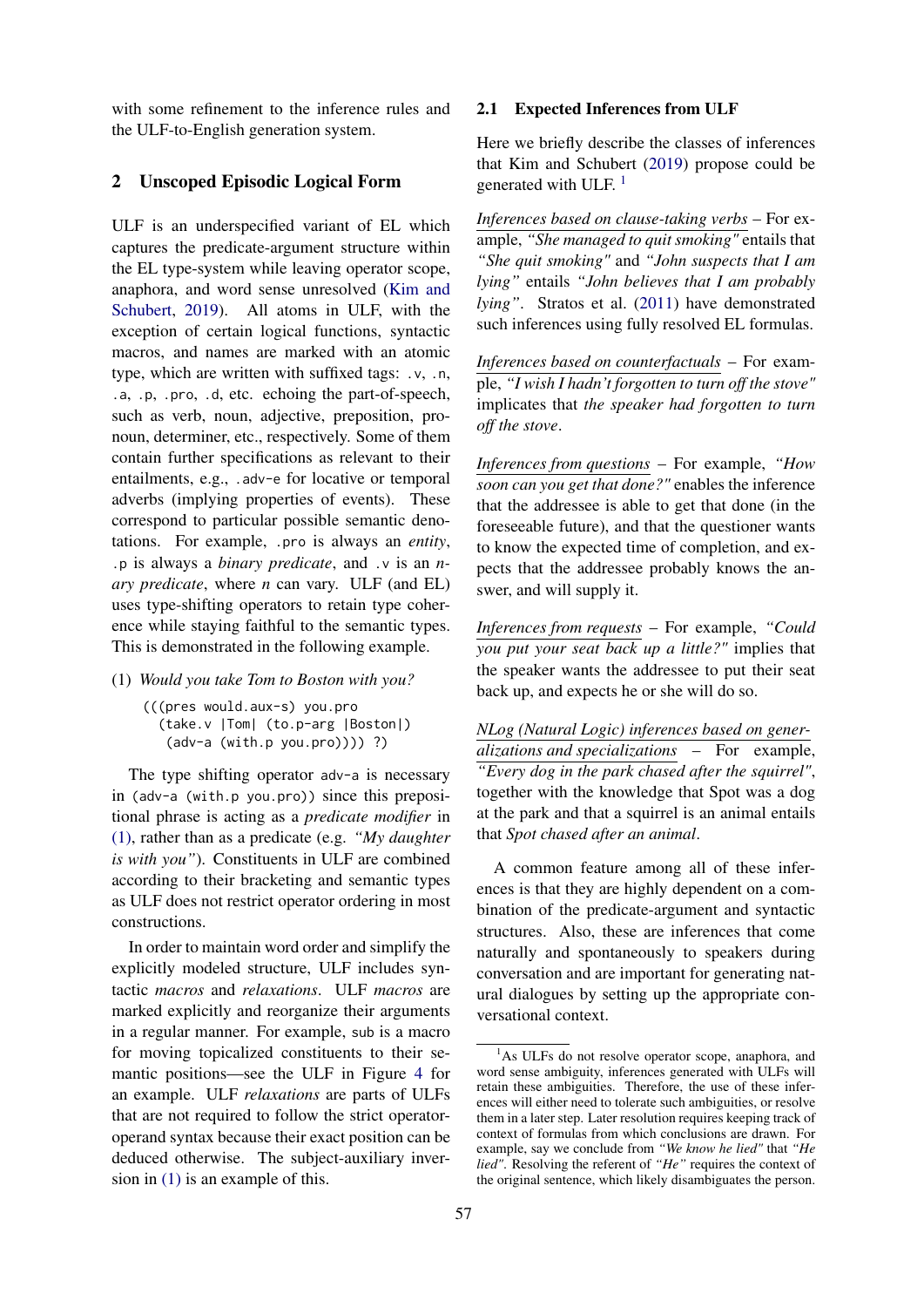<span id="page-2-3"></span>

| "Can somebody help me?"         |
|---------------------------------|
| (((pres can.aux-v) somebody.pro |
| $(help.v me.py)$ ?)             |

⇒

*"I want somebody to help me."*

(i.pro ((pres want.v) somebody.pro (to (help.v me.pro))))

#### Inference Rule

(∀a,t,v [[[a aux-indicating-request?] ∧ [t request-personal-pronoun?] ∧ [v verb?] ∧ (((pres a) t v) ?)]

 $\rightarrow$  (i.pro ((pres want.v) t (to v)))])

Figure 2: An example of an inference rule for inferring an underlying desire from a request. Infixed notation in the inference rule is marked with square brackets for readability. Generalizations and variants of the rule for handling extraneous sentence modifiers, such as *please*, are omitted for clarity.

# <span id="page-2-4"></span>3 ULF Inference Rules

The inference rules that we define are tree transductions that respect the EL type system in both the antecedent and consequent clauses, ensuring semantic coherence in the concluded formulas. By using high-level predicates and transformations over ULF expressions, these are simple and interpretable at the top level. We use TTT [\(Purtee and](#page-8-3) [Schubert,](#page-8-3) [2012\)](#page-8-3) to define our tree-transductions rules as it provides a powerful and flexible way to declare tree transductions and supports custom predicate and mapping functions.

### 3.1 Named ULF Expression Predicates

The foundation of the interpretable predicates correspond to the ULF semantic types with syntactic features, e.g. lex-pronoun? which is true for any atom with a .pro suffix—a ULF pronoun. In line with TTT notation, we indicate predicates by ending the name with a question mark, ?. These are defined over the possible compositions of ULF expressions which includes, for example, verb? and tensed-verb? that match arbitrary untensed and tensed verb phrases in ULF. This extends to all distinct ULF constituent types: noun?, adv?, term?, plural-term?, sent?, etc. We supplement these with predicates that correspond to patterns or enumerations of ULFs that correspond specifically to the inference task in question. For example, aux-indicating-request? is a predicate that is true for eight ULF auxiliary forms that corre-spond to a request.<sup>[2](#page-2-0)</sup>

#### 3.2 Named ULF Expression Transformations

High-level tree transformation rules which correspond to natural semantic modifications are also defined and named. These are defined for transformations where the indexical nature and looser syntactic constraints of ULF lead to nontrivial interactions with the syntactic structure. In other words, these rules are indexical and syntaxsensitive variants of simple EL inference rules. This includes rules such as non-cf-vp! which transforms a counterfactual verb phrase (VP) to the corresponding factual VP, negate-vp! which negates a VP, and uninvert-sent! which transforms an subject-auxiliary inverted sentence, e.g. a question, to the uninverted form. We indicate transformation rules by ending the name with an exclamantion mark, !. Here are a couple of examples of negate-vp! transformations for clarity.

- <span id="page-2-1"></span>(2) *left the house*  $\rightarrow$  *did not leave the house* ((past leave.v) (the.d house.n)) →((past do.aux-s) not (leave.v (the.d house.n)))
- <span id="page-2-2"></span>(3) *had met before*  $\rightarrow$  *had not met before* ((past perf) meet.v before.adv-e)  $\rightarrow$ ((past perf) not (meet.v before.adv-e))

Examples [\(2\)](#page-2-1) and [\(3\)](#page-2-2) show that the way negation modifies a ULF verb phrase is dependent on the presence or absence of auxiliaries and aspectual operators (i.e. perfect and progressive aspect). And if this process results in a new head verb, the tense operator would need to be moved accordingly. In order to avoid directly managing these idiosyncratic syntactic phenomena in the inference rules, the VP negation is encapsulated into a single transformation rule.

#### 3.3 Defining Inference Rules

The inferences rules are simple if-then relations defined over a structure where the predicates can appear in the antecedent and the named transformations can appear in the consequent. Figure [2](#page-2-3) shows an inference rule for simple requests, written as a universal quantifier over ULF expressions. In practice, this rule is implemented using a TTT

<span id="page-2-0"></span> $^2$ can.aux-v, can.aux-s, will.aux-v, will.aux-s, would.aux-v, would.aux-s, could.aux-v, and could.aux-s.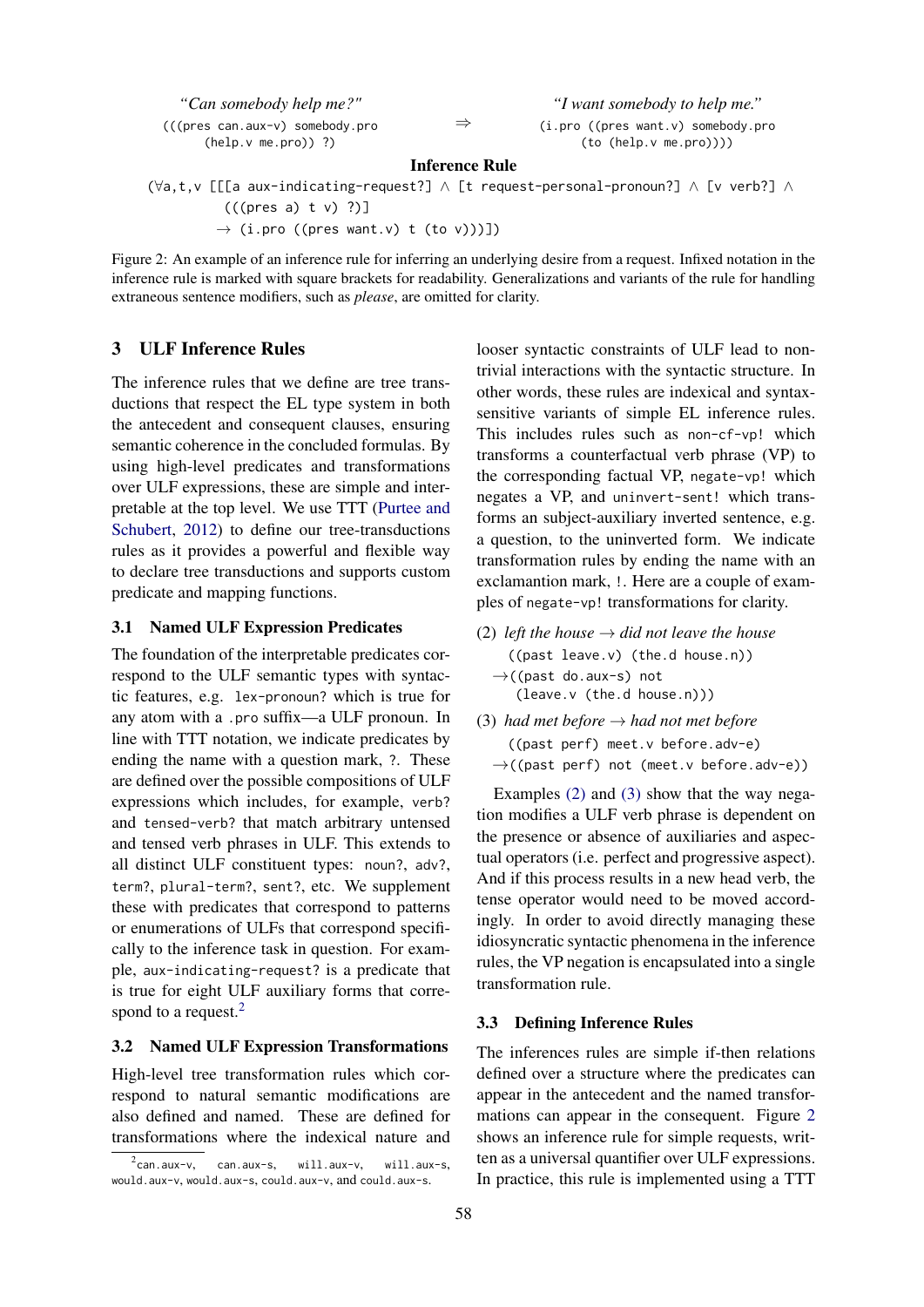tree transduction rule. These rules can be formulated as EL meta-axioms [\(Morbini and Schubert,](#page-8-4) [2008\)](#page-8-4) generalized with the named ULF expression predications and transformations to interface with the looser syntax of ULF and its representational idiosyncrasies inherited from English. Since the inferential categories we are exploring are a mixture of entailments, presuppositions, and implicatures their use in a general inference framework warrants additional management of projecting presuppositions and defusing implicatures.

### 4 Dataset Construction

We chose a variety of text sources for constructing this dataset to reduce genre-effects and provide good coverage of all the phenomena we are investigating. Some of these datasets include annotations, which we use only to identify sentence and token boundaries.

### 4.1 Data Sources

# • Tatoeba

The Tatoeba dataset<sup>[3](#page-3-0)</sup> consists of crowd-sourced translations from a community-based educational platform. People can request the translation of a sentence from one language to another on the website and other members will provide the translation. Due to this pedagogical structure, the sentences are fluent, simple, and highly-varied. The English portion downloaded on May 18, 2017 contains 687,274 sentences.

#### • Discourse Graphbank

The Discourse Graphbank [\(Wolf,](#page-9-0) [2005\)](#page-9-0) is a discourse annotation corpus created from 135 newswire and WSJ texts. We use the discourse annotations to perform sentence delimiting. This dataset is on the order of several thousand sentences.

### • Project Gutenberg

Project Gutenberg<sup>[4](#page-3-1)</sup> is an online repository of texts with expired copyright. We downloaded the top 100 most popular books from the 30 days prior to February 26, 2018. We then ignored books that have non-standard writing styles: poems, plays, archaic texts, instructional books, textbooks, and dictionaries. This collection totals to 578,650 sentences.

### • UIUC Question Classification

The UIUC Question Classification dataset [\(Li](#page-8-5) [and Roth,](#page-8-5) [2002\)](#page-8-5) consists of questions from the TREC question answering competition. It covers a wide range of question structures on a wide variety of topics, but focuses on factoid questions. This dataset consists of 15,452 questions.

#### <span id="page-3-2"></span>4.2 Pattern-based Filtering

As the phenomena that we want to focus on are relatively infrequent, we wrote filtering patterns to reduce the number of human annotations needed to get a sufficient dataset for evaluation. Requests, for example, occur once in roughly every 100 to 1000 sentences, depending on the genre. The filtering is performed by first sentence-delimiting and tokenizing the source texts then matching these tokenized sentences over linguistically augmented regular expression patterns. The filtering patterns are designed for near-full recall of the targeted sentence types by retaining sentences that superficially look like they could be of those types.

The sentence-delimiters and tokenizers are hand-built for each dataset for a couple of reasons. First, general purpose models are likely to fail systematically on our multi-genre dataset and relatively infrequent phenomena, leading to unintended changes in the dataset distribution. Second, the datasets have common patterns and existing annotations which can be exploited in a hand-built system. For example, the Discourse Graphbank follows the ends of sentences with a newline and in the Tatoeba and UIUC datasets each line is a sentence. The transparency of the rules also have the benefit that we can interpretably fix errors in their performance in the future.

These filtering patterns are written in augmented regex patterns. Figure [3](#page-4-0) shows two such augmented regex patterns for plain and inverted if-then counterfactual constructions. The regexes are augmented with *tags* written in angle brackets, e.g. <begin?>. These tags refer to regex fragments that are reusable and conceptually coherent to people. <begin?> matches either the beginning of the string or space separated from previous text. <mid> matches words that are padded with spaces on the sides (i.e. separate tokens from what's defined next to it) and  $\langle mid?\rangle$  is a variant that allows just a space as well. <past> and <ppart> are alternative lists of past tense and past participle verb forms. <futr> is an alternatives list of different

<span id="page-3-0"></span><sup>3</sup> <https://tatoeba.org/eng/>

<span id="page-3-1"></span><sup>4</sup> <https://www.gutenberg.org>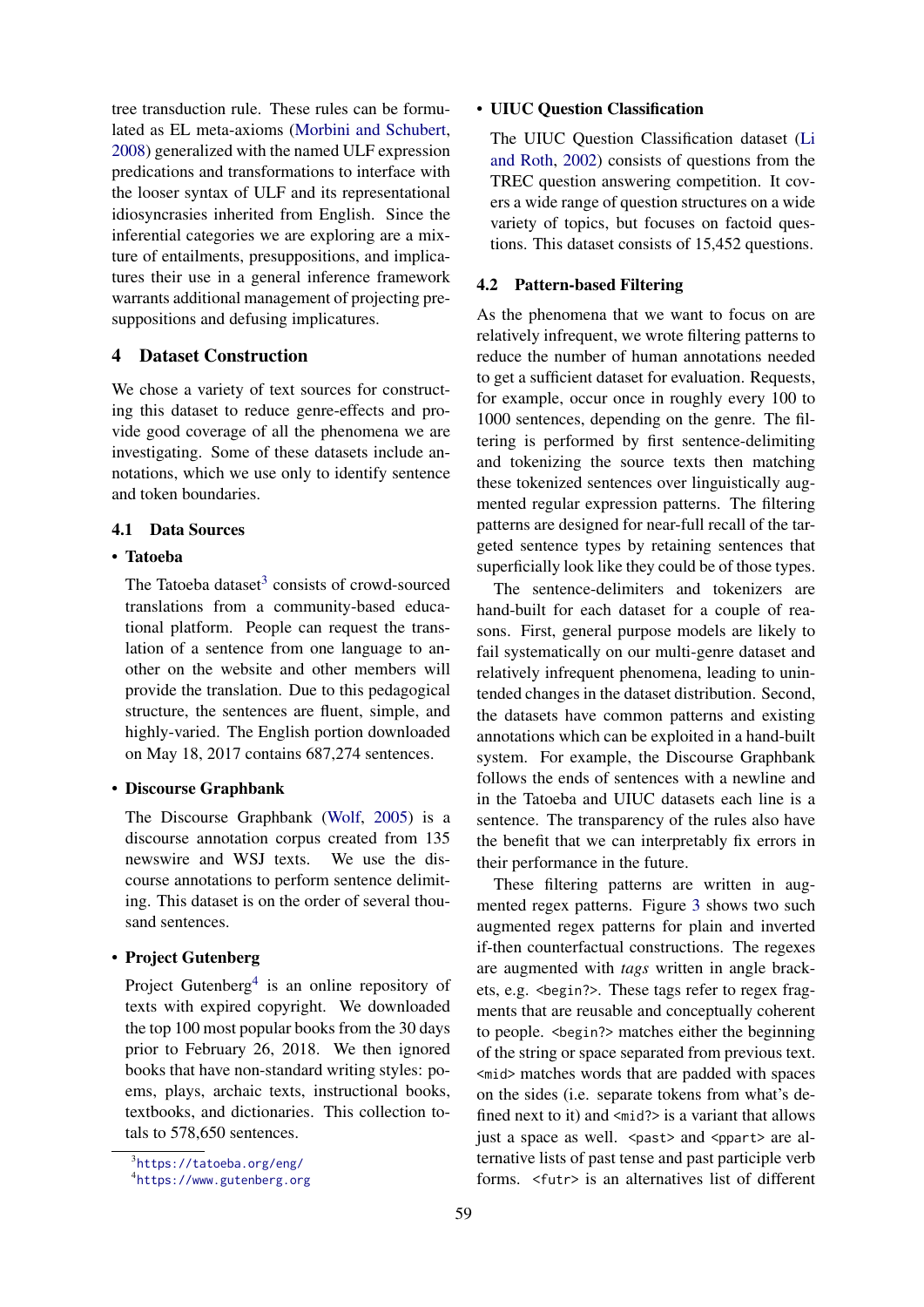<span id="page-4-0"></span>Basic if-then "<br/>begin?>(if|If)<mid>(was|were|had|<past>|<ppart>)<mid?>(<futr>) .+" *If I thought this would make it difficult for the family , I would n't do it , " he said .* – Discourse Graphbank Inverted if-then "<begin?>(<futr>)<mid>if<mid>(was|were|had|<past>|<ppart>) .+" *Tom would n't have married Mary if he 'd known she had spent time in prison .* – Tatoeba

Figure 3: Example shorthand regex patterns (Section [4.2\)](#page-3-2) for filtering candidate sentences with matching sentences.

conjugations of *"will"*. Tags for closed classes of words and shorthands for common non-word patterns were hand-curated. Tags for open classes such as <past> and <ppart> are generated from the XTAG morphological database [\(Doran et al.,](#page-8-6) [1994\)](#page-8-6) with minor edits during the development process.

#### 4.3 Sentence selection

After performing filtering, we still have far too many sentences to feasibly annotate, so we build a balanced set of 800 sentences split evenly among the four sentence types we filtered for, *clausetaking verbs*, *counterfactuals*, *requests*, and *questions*. For each sentence type, we select the sentence round-robin between the four datasets to balance out the genres. Some types of sentences appear more that 200 times in this sampling because some sentences pass multiple filters. For example, *"Could you open the door?"* passes both the *request* and *question* filters.

#### 4.4 Inference Annotation

As we discuss in Section [7,](#page-6-0) evaluating automated inferences effectively is a major challenge. Every sentence leads to many inferences at various levels of discourse, certainty, and context-dependence. This is exacerbated by the ability to paraphrase the inferred statements. By limiting ourselves to inferences of particular general structures, we are able to elicit natural responses from people that are restricted to the particular phenomena that we are interested in investigating.

The annotations are separated into the same four categories as the filtering: *clause-taking verbs*, *counterfactuals*, *questions*, and *requests*. The annotator is first asked to select the structural inference pattern that holds for the given sentence and write down the corresponding inferred sentence. For example, say there is the sentence *"If I were rich, I would own a boat"*. The annotator would select an inference template along the lines of (if <x> were <pred>, <x> would <q>)  $\rightarrow$  (<x> is not <pred>) and write down the inference "I am not rich". This way we can get a

fluent inference, but push the annotator to think about the inferences structurally. The annotators are additionally instructed to keep the inference as fluent as possible, preserve the original sentence as much as possible, and keep the perspective of the speaker of the sentence. We also included an option for annotators to add new rules, to extend the dataset into categories we did not anticipate. This category will be referred to as *Other*.

The annotations were performed by members of our research group, including some of the authors. These were completed before starting the development of the inference system. There is the possibility of development being skewed by knowledge of the annotated data, but we expect this factor to be quite small since the core inference system was built by only a couple of the annotators and the bulk of this development was done several months after completion of the annotations. The annota-tions totaled 698 inferences from 406 sentences.<sup>[5](#page-4-1)</sup>

### 5 Evaluation

We developed the inference rules based on a set of 40 sentences randomly sampled from the annotated dataset. The correctness of these inferences is evaluated both through an automatic evaluation over the whole dataset and a human evaluation of a sample of the inferences. Both evaluations are done directly over English sentences by automatically translating the ULF inferences to English sentences. The automatic evaluation also involves a ULF rewriting module to handle semantically equivalent inference variants. All of these components are fine-tuned on the 40 sentence devset. In all of the experiments we start with human ULF annotations as a reliable ULF parser is not yet available.[6](#page-4-2)

<span id="page-4-1"></span> $5$ This is half of the original 800 sampled sentence after filtering sentences that had duplicates due to dataset artifacts we failed to notice at the sentence selections stage and sentences that could not be annotated given the current ULF guidelines.

<span id="page-4-2"></span> ${}^{6}$ Kim [\(2019\)](#page-8-1) reports some promising preliminary results on parsing ULFs.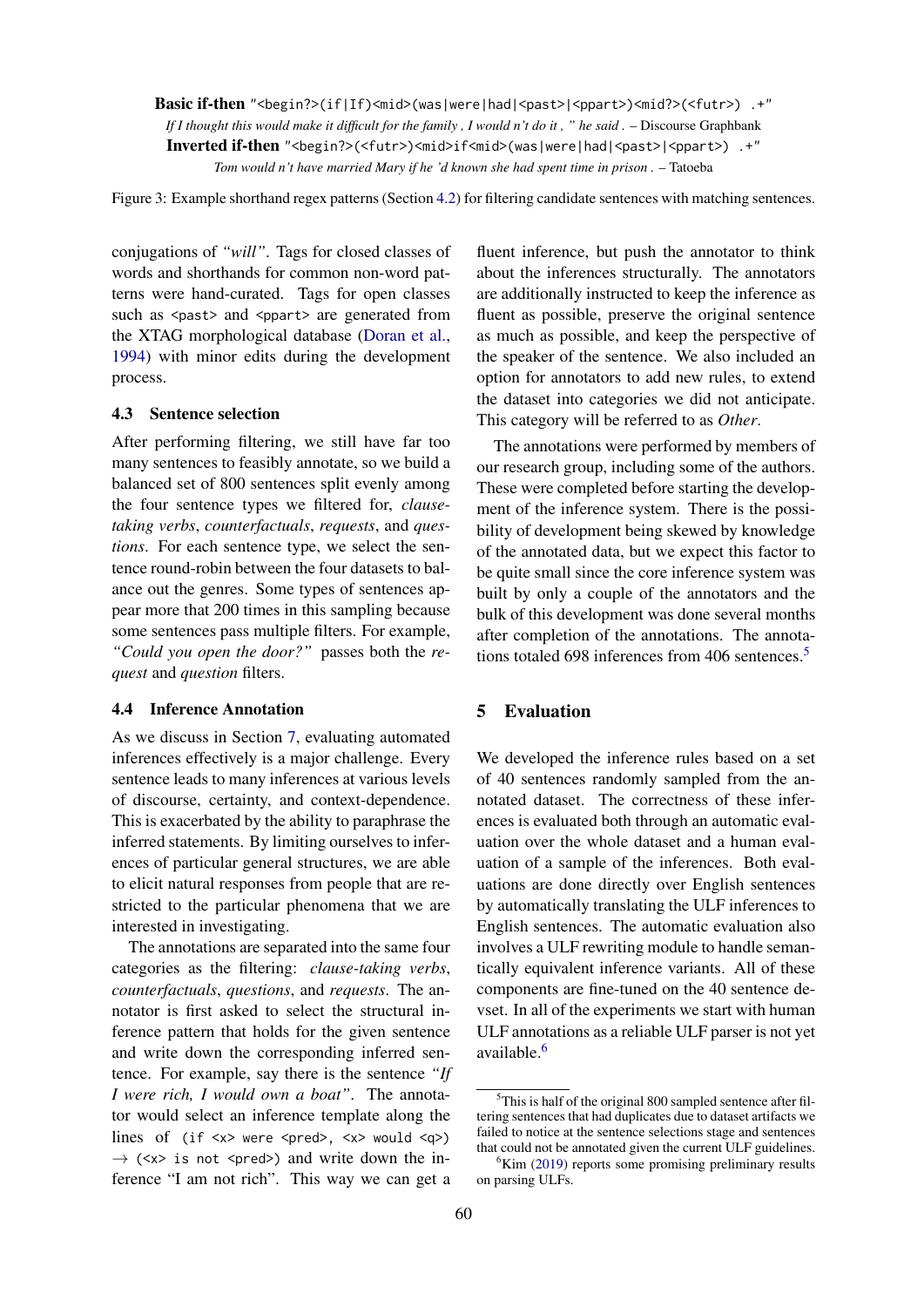<span id="page-5-0"></span>

Figure 4: A diagram of the automatic ULF inference evaluation pipeline.

### <span id="page-5-2"></span>5.1 ULF to English

The ULF-to-English translation is done in a simple multi-stage process of

- 1. Analyzing the ULF type of each clause,
- 2. Incorporating morphological inflections based on the type analysis,
- 3. Filtering out purely logical operators, and
- 4. Mapping logical symbols to surface form counterparts.

The closeness of ULF to syntax and its preservation of most word-ordering makes hand-building a robust function for this reasonably simple. The verb conjugations and noun pluralizations are performed using the pattern-en python package. The code for mapping ULFs to English is available at <https://github.com/genelkim/ulf2english>.

### <span id="page-5-1"></span>5.2 Rewriting Rules

The rewriting rules capture alternative ways to represent the same sentence without changing the meaning. This includes clausal restructuring (e.g. *"I expect that you come here"* to *"I expect you to come here"* or *"I expect you come here"*), merging inferences (e.g. *"I want you to get that done"* and *"I expect you to get that done"* to *"I want and expect you to get that done"*) and others of this sort that are extremely unlikely to change the meaning of the sentence.

#### <span id="page-5-4"></span>5.3 Automatic Inference Evaluation

A diagram of the automatic evaluation pipeline is presented in Figure [4.](#page-5-0) The pipeline for a given source sentence and ULF proceeds as follows:

- 1. Use the inference rules (Section [3\)](#page-2-4) to generate a set of raw inferences from the source ULF.
- 2. Generate a complete set of possible realizations of the inferred ULFs by rewriting the raw inferences into possible structural variations (Section [5.2\)](#page-5-1).
- 3. Translate inferred ULFs into English to get a set of inferred sentences (Section [5.1\)](#page-5-2).
- 4. For each human inference elicited from the current source sentence, find the system-inferred sentence that has the smallest edit distance.
- 5. Report recall over human inferences with a max edit distance threshold.<sup>[7](#page-5-3)</sup>

We use an edit distance threshold of 3. This allows minor English generation errors such as verb conjugations and pluralizations, but does not allow simple negation insertion/deletion (a difference of a space-separated *"not"* token). Table [1](#page-6-1) lists the results of this evaluation. The numerical values are fairly low, but this may be expected given the evaluation procedure. A trivial baseline such as most frequent devset inference or copying the source sentence would lead to a score of 0 or very close to 0 as these are very unlikely to be within a 3 character edit from the inferences in the dataset.

#### <span id="page-5-5"></span>5.4 Human Inference Evaluation

The human inference evaluation was performed over 127 raw ULF inferences. This was built out of 100 randomly sampled inferences with the addition of every counterfactual and clause-taking inference as they are not as common. Each inference was then translated to English, then presented alongside the source sentence to 3 to 4 independent human judges. The judges evaluated correctness of the discourse inference and the grammaticality of the output sentence. Table [2](#page-6-2) presents the results of this. 87 of the 127 inferences were marked as correct by a majority of judges and only 21 were marked as incorrect by a majority of judges, for the remaining 19 inferences judges either disagreed completely or a majority judged it as context-dependent. 99 of the 127 inferences were judged grammatical by a majority of judges, which demonstrates the efficacy of the ULF-to-

<span id="page-5-3"></span> $7$ We do not report precision over automatic inferences because missing inferences are common in our dataset. This could be alleviated in the future by explicitly splitting the inference elicitation task into smaller subtasks and/or incorporating a reviewing stage where initial inferences are reviewed, corrected, and possibly added to by a second person.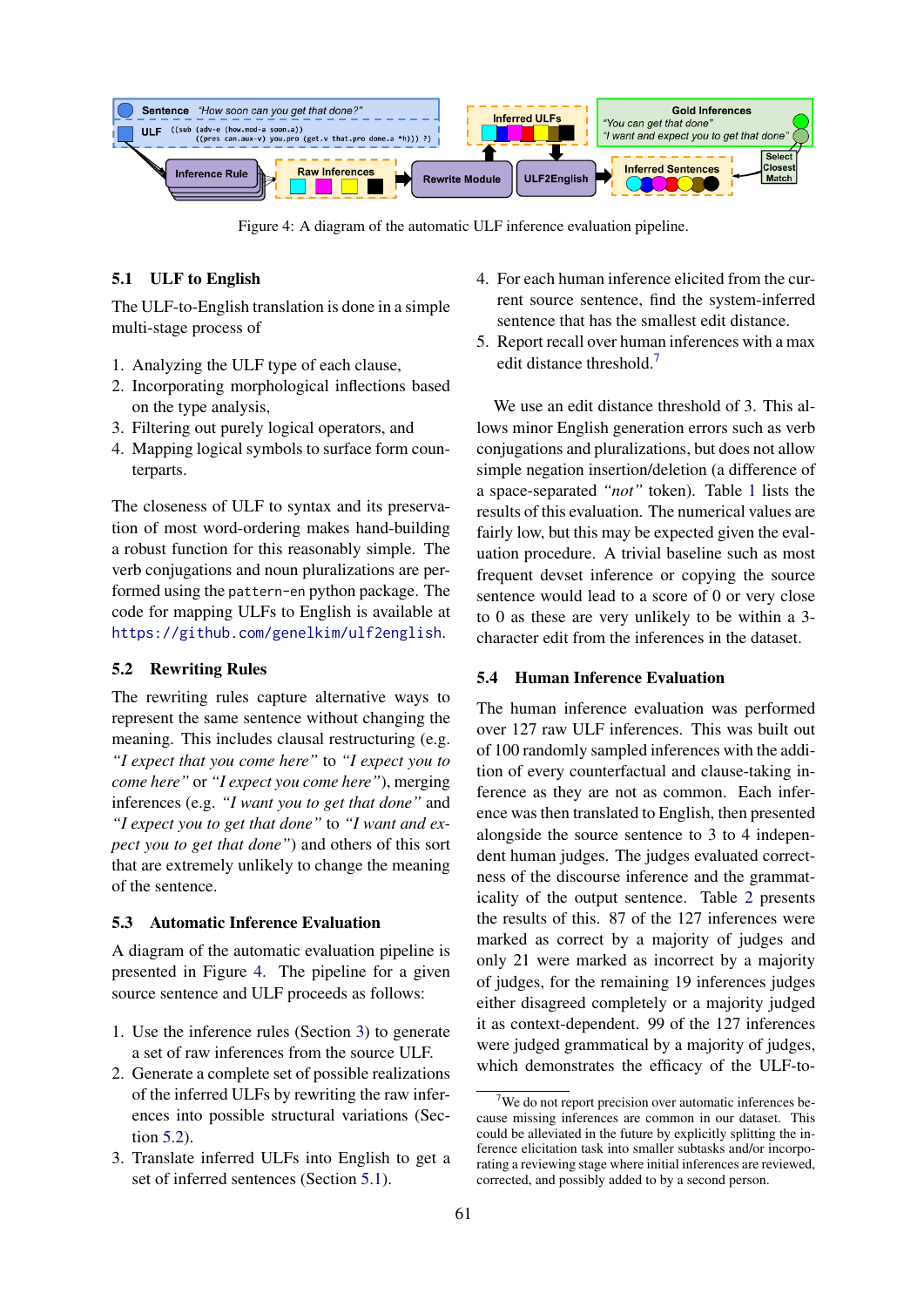<span id="page-6-1"></span>

|                                                                                                                                                                                                                                            | cf | cls | req | $\alpha$ | oth | all |
|--------------------------------------------------------------------------------------------------------------------------------------------------------------------------------------------------------------------------------------------|----|-----|-----|----------|-----|-----|
| Recall $\begin{array}{ l c c c c c c c } \hline \text{Recall} & \text{1/13} & \text{1/33} & \text{33/97} & \text{69/316} & \text{7/130} & \text{112/662} \\ \hline (8\%) & (3\%) & (34\%) & (22\%) & (5\%) & (18\%) \\ \hline \end{array}$ |    |     |     |          |     |     |
|                                                                                                                                                                                                                                            |    |     |     |          |     |     |

Table 1: Results of automatic inference evaluation described in Section [5.3.](#page-5-4) cf stands for counterfactual inferences, cls for clause-taking, req for request, q for question, oth for other.

<span id="page-6-2"></span>

|                                                                    | cf cls |  | req q-pre q-act oth | all                                               |
|--------------------------------------------------------------------|--------|--|---------------------|---------------------------------------------------|
| $\sqrt{\text{Correct*} + 11/27}$ 2/5 17/19 13/21 31/39 13/16 68.5% |        |  |                     |                                                   |
| Incorrect <sup>*</sup>                                             |        |  |                     | $9/27$ $3/5$ $0/19$ $3/21$ $3/39$ $3/16$ $16.5\%$ |
|                                                                    |        |  |                     |                                                   |
| Grammar 20/27 1/5 19/19 12/21 33/39 14/16 78.0%                    |        |  |                     |                                                   |

Table 2: Results of majority human evaluation of system generated inferences. Evaluation on 127 inferences with from the test set by 3 or 4 people per inference. *\*Correctness is evaluated on whether the sentence is a reasonable inference in conversation, allowing for some awkwardness in phrasing. Context, means the correctness is highly context-dependent.* The inference type labels in the header row are the same as in Table [1](#page-6-1) except for the addition of breaking down questions to q-pre for question presuppositions and q-act for question act inferences.

English translation system. $8$  The system seems to struggle most with counterfactual and clausetaking inferences.

#### 5.5 Evaluation of Rewriting Rules

In order to verify that the rewriting rules in fact preserve the semantic meanings, we gathered a sample of 100 system-inferred sentences that were closest to a gold inference (step 4 in Section [5.3\)](#page-5-4). Each inferred sentence is judged as whether it is a valid rewrite of one or more of the raw inferences. A valid rewrite does not introduce new semantic information. 91 out of the 100 were judged as valid by a majority of three human judges. As such, the rewriting system is not abusively overgenerating sentences that are semantically different and match to gold inferences, increasing the recall score.

#### 6 Analysis and Discussion

The human inference evaluation (Section [5.4\)](#page-5-5) showed that the system struggles most with counterfactual and clause-taking verb constructions. This is largely because the sampling procedures

for these constructions are not as effective, leading to fewer positive examples in our dataset. In turn, our development set of 40 sentences only included a handful of examples of each inference, so the rules remained brittle after adjusting to the development set. In fact, two of the three incorrect clause-taking verb inferences are a result of a simple mistake of allowing arbitrary terms rather than only reified sentences and verbs in the antecedent.

Some of the automatic inferences were impossible to handle using our inference rules because of disagreements among human elicited inferences on what circumstances warrant particular inferences and how precisely an inference should be expressed. For example, the distinction between the presence or absence of the word "probably" is best handled with a separate confidence metric. In conversations, the distinction between highly probable statements and simply true statements is blurred. One could choose to include or omit "probably" for statements where the possibility of the plain sentence being false is small. Still, we would not want to add this as a rewriting rule since strictly speaking, such hedges do affect the meaning. Similarly, human elicited inferences disagreed on whether requests warrant a question act inference (e.g. *"Could you open the door?"*  $\rightarrow$ *"You know whether you could open the door"*). We opted to avoid generating these inferences in building our rules, which significantly affected the recall score in the automatic evaluation.

The ULF-to-English generation system is remarkably accurate given its fairly simple pipeline approach and given that this is the first real use of this system. 78% grammaticality shows room for improvement and a cursory review of the errors show that there are some ULF macros that still need handling and that verb conjugations need to be made more robust.

Given these results, improvements to the filtering system for counterfactual and clause-taking verb constructions, gathering a larger dataset with a more robust collection procedure, and another set of experiments with the larger dataset would be valuable next steps in more precisely measuring the use of ULF in generating discourse inferences.

### <span id="page-6-0"></span>7 Related Work

Inference demonstrations have been performed in the past for various semantic representations, showing their respective strengths. Discourse

<span id="page-6-3"></span><sup>8</sup> Some inferences marked as ungrammatical were also marked as correct, indicating that the ULF-to-English failures can be minor enough to be easily understood.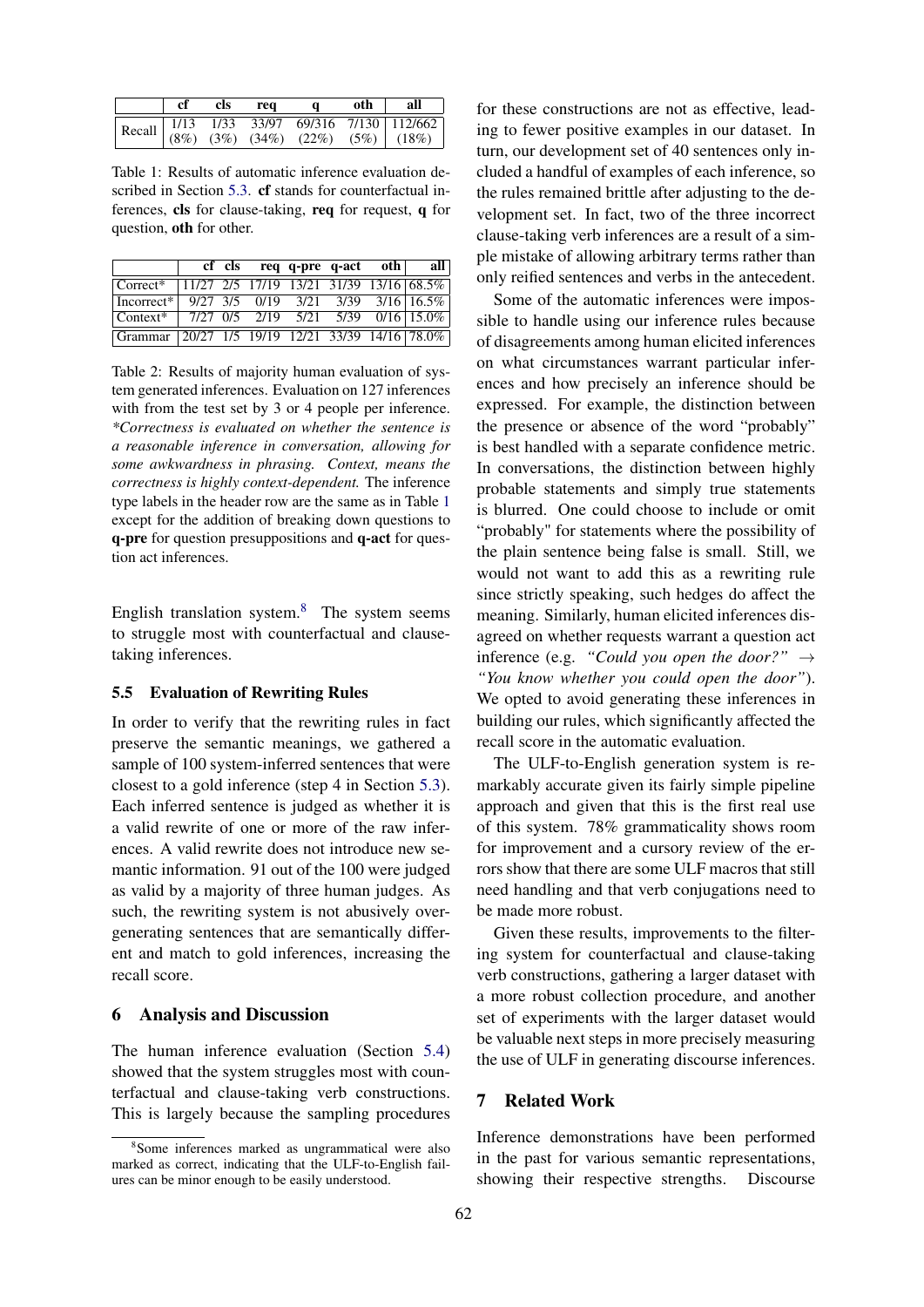Representation Structures and Minimal Recursion Semantics (MRS) can both be mapped to FOL and run on FOL theorem provers [\(Kamp and Reyle,](#page-8-7) [1993;](#page-8-7) [Copestake et al.,](#page-8-8) [2005\)](#page-8-8). MRS has been successfully used for the task of recognizing textual entailment (RTE) [\(Lien and Kouylekov,](#page-8-9) [2015\)](#page-8-9). Similarly, EL has been shown successful in generating FOL inferences [\(Morbini and Schubert,](#page-8-10) [2009\)](#page-8-10) and self-aware metareasoning [\(Morbini and](#page-8-11) [Schubert,](#page-8-11) [2011\)](#page-8-11). Abstract Meaning Representation [\(Banarescu et al.,](#page-7-0) [2013\)](#page-7-0) focuses on event structure, resolution of anaphora, and word senses rather than logical inference and has been demonstrated to support event extraction and summarization [\(Rao et al.,](#page-8-12) [2017;](#page-8-12) [Wang et al.,](#page-8-13) [2017;](#page-8-13) [Dohare](#page-8-14) [et al.,](#page-8-14) [2017\)](#page-8-14). TRIPS LF [\(Allen,](#page-7-1) [1994;](#page-7-1) [Manshadi](#page-8-15) [et al.,](#page-8-15) [2008\)](#page-8-15) is an unscoped modal logic directly integrated with a lexical ontology and has been used for dialogue and biomedical event extraction [\(Perera et al.,](#page-8-16) [2018;](#page-8-16) [Allen et al.,](#page-7-2) [2015\)](#page-7-2). Distributional representations have been shown to be very effective for RTE, such as in the SNLI and MultiNLI datasets [\(Bowman et al.,](#page-8-17) [2015;](#page-8-17) [Williams](#page-9-1) [et al.,](#page-9-1) [2018\)](#page-9-1). These datasets are much larger than previous RTE datasets and both provide classification tasks supporting the use of an implicit distributional representation in a neural network system. The discourse inferences we demonstrated with ULFs, which require access to some syntactic information, as well our evaluations based on reliable English generation, are a challenge to all of the semantic representations discussed, because of their relative remoteness from syntax.

In the realm of evaluation methods, our work has similarities with the TAC KBP slot-filling task, which defines specific types of information that the system is meant to extract from the text without knowledge of the possible correct answers [\(El](#page-8-18)[lis et al.,](#page-8-18) [2015\)](#page-8-18). But TAC KBP focuses on restricted types of factoids, whereas our evaluation focuses on structure-based sentential inferences. In recent years inference evaluations have typically been posed as either a classification tasks similar to RTE [\(Bowman et al.,](#page-8-17) [2015;](#page-8-17) [Williams](#page-9-1) [et al.,](#page-9-1) [2018\)](#page-9-1) or multiple-choice question answering [\(Clark et al.,](#page-8-19) [2018\)](#page-8-19). This knowledge of possible alternatives allows systems to avoid modeling inferences explicitly and to exploit statistical artifacts. The inference model trained on the ATOMIC commonsense dataset was evaluated without providing a set of possible choices by

using BLEU [\(Sap et al.,](#page-8-20) [2019\)](#page-8-20). Though BLEU scores tend to correlate with correct inferences in practice, using it as a metric of evaluation is fraught with danger. Small changes that dramatically alter the meaning of a sentence (e.g., negation) are not reflected in the BLEU scores, and for structurally oriented inferences, incorrect inferences are likely to have misleadingly high scores.

#### 8 Conclusions

We presented the first known method of generating inferences from ULF and an evaluation of inferences, focusing on discourse inferences. We also presented a method of collecting human elicitations of restricted categories of structural inferences, allowing a novel forward inference evaluation. We used these elicited inferences to automatically evaluate the generated inferences with promising results. Human judgments on a sample of generated inferences showed that 68.5% of the inferences are reasonable discourse inferences, 16.5% were unreasonable, and 15% were contextdependent or had disagreements between judges. Our experiments also demonstrate some of the advantages of using a semantic representation closer to the syntactic form such as ULF—reliable translation to English and access to syntactic signals though this comes at the cost of a more complicated interface with the semantic patterns. There are clear areas of future work on improving the human elicitation collection and the implementation of the inference system. A larger and more refined dataset of inference elicitations will likely allow the development of a robust inference system on the discourse inference categories in question.

#### **References**

- <span id="page-7-2"></span>James Allen, Will de Beaumont, Lucian Galescu, and Choh Man Teng. 2015. [Complex event extrac](https://doi.org/10.18653/v1/W15-3801)[tion using DRUM.](https://doi.org/10.18653/v1/W15-3801) In *Proceedings of BioNLP 15*, pages 1–11, Beijing, China. Association for Computational Linguistics.
- <span id="page-7-1"></span>J.F. Allen. 1994. *Natural Language Understanding*, second edition. Benjamin Cummings, Redwood City, CA, USA.
- <span id="page-7-0"></span>Laura Banarescu, Claire Bonial, Shu Cai, Madalina Georgescu, Kira Griffitt, Ulf Hermjakob, Kevin Knight, Philipp Koehn, Martha Palmer, and Nathan Schneider. 2013. Abstract Meaning Representation for sembanking. In *Proceedings of the 7th Linguistic Annotation Workshop and Interoperability with*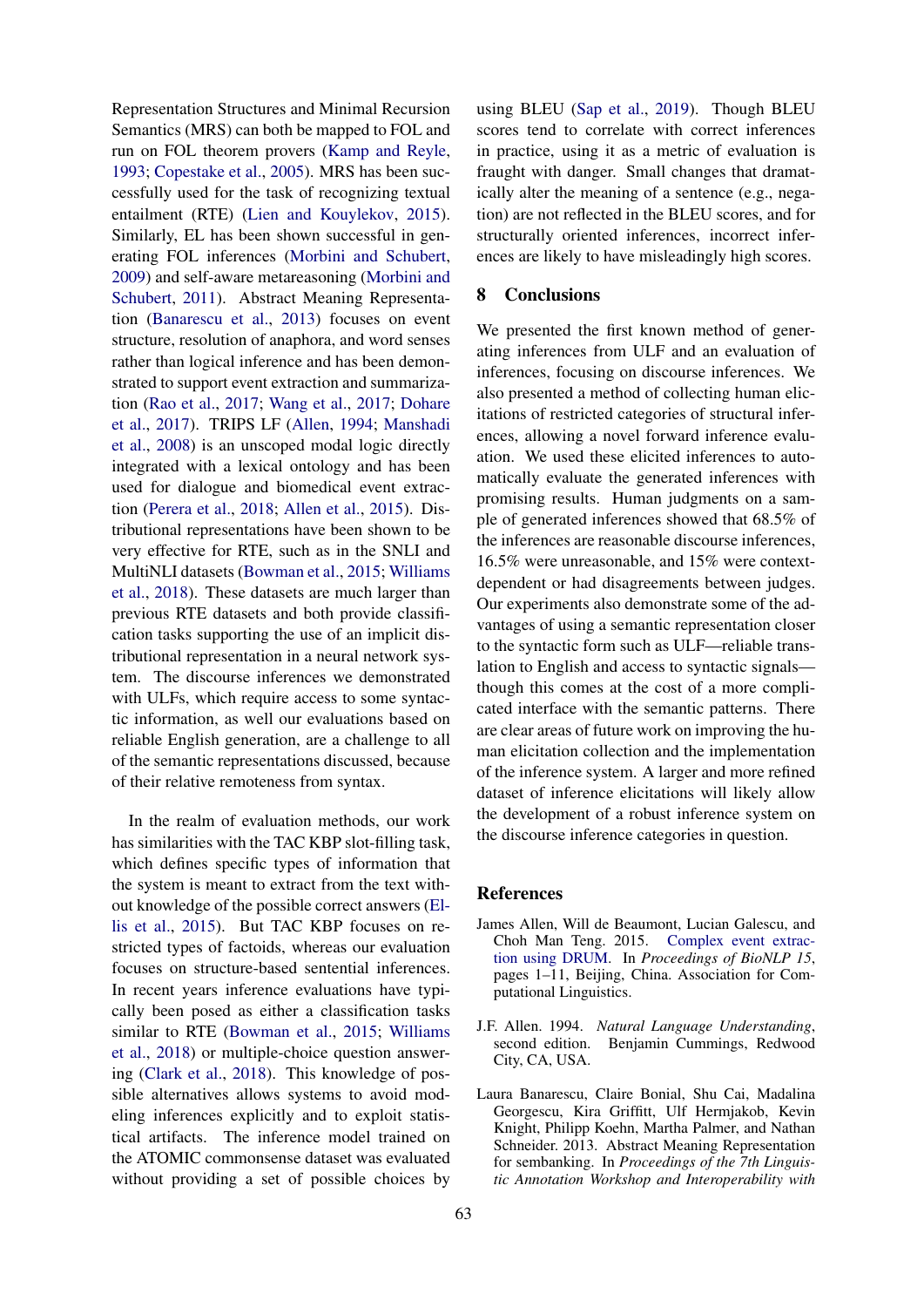*Discourse*, pages 178–186, Sofia, Bulgaria. Association for Computational Linguistics.

- <span id="page-8-17"></span>Samuel R. Bowman, Gabor Angeli, Christopher Potts, and Christopher D. Manning. 2015. [A large anno](https://doi.org/10.18653/v1/D15-1075)[tated corpus for learning natural language inference.](https://doi.org/10.18653/v1/D15-1075) In *Proceedings of the 2015 Conference on Empirical Methods in Natural Language Processing*, pages 632–642, Lisbon, Portugal. Association for Computational Linguistics.
- <span id="page-8-19"></span>Peter Clark, Isaac Cowhey, Oren Etzioni, Tushar Khot, Ashish Sabharwal, Carissa Schoenick, and Oyvind Tafjord. 2018. [Think you have solved question an](http://arxiv.org/abs/arXiv:1803.05457)[swering? try arc, the ai2 reasoning challenge.](http://arxiv.org/abs/arXiv:1803.05457)
- <span id="page-8-8"></span>Ann Copestake, Dan Flickinger, Carl Pollard, and Ivan A. Sag. 2005. Minimal Recursion Semantics: An introduction. *Research on Language and Computation*, 3(2):281–332.
- <span id="page-8-14"></span>Shibhansh Dohare, Harish Karnick, and Vivek Gupta. 2017. [Text summarization using abstract meaning](http://arxiv.org/abs/arXiv:1706.01678) [representation.](http://arxiv.org/abs/arXiv:1706.01678)
- <span id="page-8-6"></span>Christy Doran, Dania Egedi, Beth Ann Hockey, B. Srinivas, and Martin Zaidel. 1994. [Xtag system](https://www.aclweb.org/anthology/C94-2149)  [a wide coverage grammar for english.](https://www.aclweb.org/anthology/C94-2149) In *COLING 1994 Volume 2: The 15th International Conference on Computational Linguistics*.
- <span id="page-8-18"></span>Joe Ellis, Jeremy Getman, Dana Fore, Neil Kuster, Zhiyi Song, Ann Bies, and Stephanie Strassel. 2015. Overview of linguistic resources for the TAC KBP 2015 evaluations: Methodologies and results. In *Proceedings of the Eighth Text Analysis Conference (TAC 2015)*.
- <span id="page-8-7"></span>Hans Kamp and Uwe Reyle. 1993. *From discourse to logic*. Kluwer, Dortrecht.
- <span id="page-8-0"></span>Gene Kim and Lenhart Schubert. 2019. A typecoherent, expressive representation as an initial step to language understanding. In *Proceedings of the 13th International Conference on Computational Semantics*, Gothenburg, Sweden. Association for Computational Linguistics.
- <span id="page-8-1"></span>Gene Louis Kim. 2019. Towards parsing unscoped episodic logical forms with a cache transition parser. In *the Poster Abstracts of the Proceedings of the 32nd International Conference of the Florida Artificial Intelligence Research Society*.
- <span id="page-8-5"></span>Xin Li and Dan Roth. 2002. Learning question classifiers. In *Proceedings of the 19th International Conference on Computational Linguistics - Volume 1*, COLING '02, pages 1–7, Stroudsburg, PA, USA. Association for Computational Linguistics.
- <span id="page-8-9"></span>Elisabeth Lien and Milen Kouylekov. 2015. [Seman](https://doi.org/10.18653/v1/W15-2205)[tic parsing for textual entailment.](https://doi.org/10.18653/v1/W15-2205) In *Proceedings of the 14th International Conference on Parsing Technologies*, pages 40–49, Bilbao, Spain. Association for Computational Linguistics.
- <span id="page-8-15"></span>Mehdi Hafezi Manshadi, James Allen, and Mary Swift. 2008. Toward a universal underspecified semantic representation. In *13th Conference on Formal Grammar (FG 2008), Hamburg, Germany*.
- <span id="page-8-4"></span>Fabrizio Morbini and Lenhart Schubert. 2008. Metareasoning as an integral part of commonsense and autocognitive reasoning. In *AAAI-08 Workshop on Metareasoning*.
- <span id="page-8-10"></span>Fabrizio Morbini and Lenhart Schubert. 2009. Evaluation of Epilog: A reasoner for Episodic Logic. In *Proceedings of the Ninth International Symposium on Logical Formalizations of Commonsense Reasoning*, Toronto, Canada.
- <span id="page-8-11"></span>Fabrizio Morbini and Lenhart Schubert. 2011. Metareasoning as an Integral Part of Commonsense and Autocognitive Reasoning. In Michael T. Cox and Anita Raja, editors, *Metareasoning: Thinking about thinking*. MIT Press.
- <span id="page-8-16"></span>Ian Perera, James Allen, Choh Man Teng, and Lucian Galescu. 2018. [A situated dialogue system](https://www.aclweb.org/anthology/W18-5010) [for learning structural concepts in blocks world.](https://www.aclweb.org/anthology/W18-5010) In *Proceedings of the 19th Annual SIGdial Meeting on Discourse and Dialogue*, pages 89–98, Melbourne, Australia. Association for Computational Linguistics.
- <span id="page-8-3"></span>Adam Purtee and Lenhart Schubert. 2012. TTT: A tree transduction language for syntactic and semantic processing. In *Proceedings of the Workshop on Applications of Tree Automata Techniques in Natural Language Processing*, ATANLP '12, pages 21– 30, Stroudsburg, PA, USA. Association for Computational Linguistics.
- <span id="page-8-12"></span>Sudha Rao, Daniel Marcu, Kevin Knight, and Hal Daumé III. 2017. [Biomedical event extraction us](https://doi.org/10.18653/v1/W17-2315)[ing abstract meaning representation.](https://doi.org/10.18653/v1/W17-2315) In *BioNLP 2017*, pages 126–135, Vancouver, Canada,. Association for Computational Linguistics.
- <span id="page-8-20"></span>Maarten Sap, Ronan LeBras, Emily Allaway, Chandra Bhagavatula, Nicholas Lourie, Hannah Rashkin, Brendan Roof, Noah A. Smith, and Yejin Choi. 2019. ATOMIC: An atlas of machine commonsense for if-then reasoning. In *Proceedings of the Thirty-Third AAAI Conference on Artificial Intelligence*. AAAI Press.
- <span id="page-8-2"></span>Karl Stratos, Lenhart K. Schubert, and Jonathan Gordon. 2011. Episodic Logic: Natural Logic + reasoning. In *Proceedings of the International Conference on Knowledge Engineering and Ontology Development (KEOD)*.
- <span id="page-8-13"></span>Yanshan Wang, Sijia Liu, Majid Rastegar-Mojarad, Liwei Wang, Feichen Shen, Fei Liu, and Hongfang Liu. 2017. [Dependency and amr embeddings](https://doi.org/10.1145/3107411.3107426) [for drug-drug interaction extraction from biomedi](https://doi.org/10.1145/3107411.3107426)[cal literature.](https://doi.org/10.1145/3107411.3107426) In *Proceedings of the 8th ACM International Conference on Bioinformatics, Computational Biology,and Health Informatics*, ACM-BCB '17, pages 36–43, New York, NY, USA. ACM.